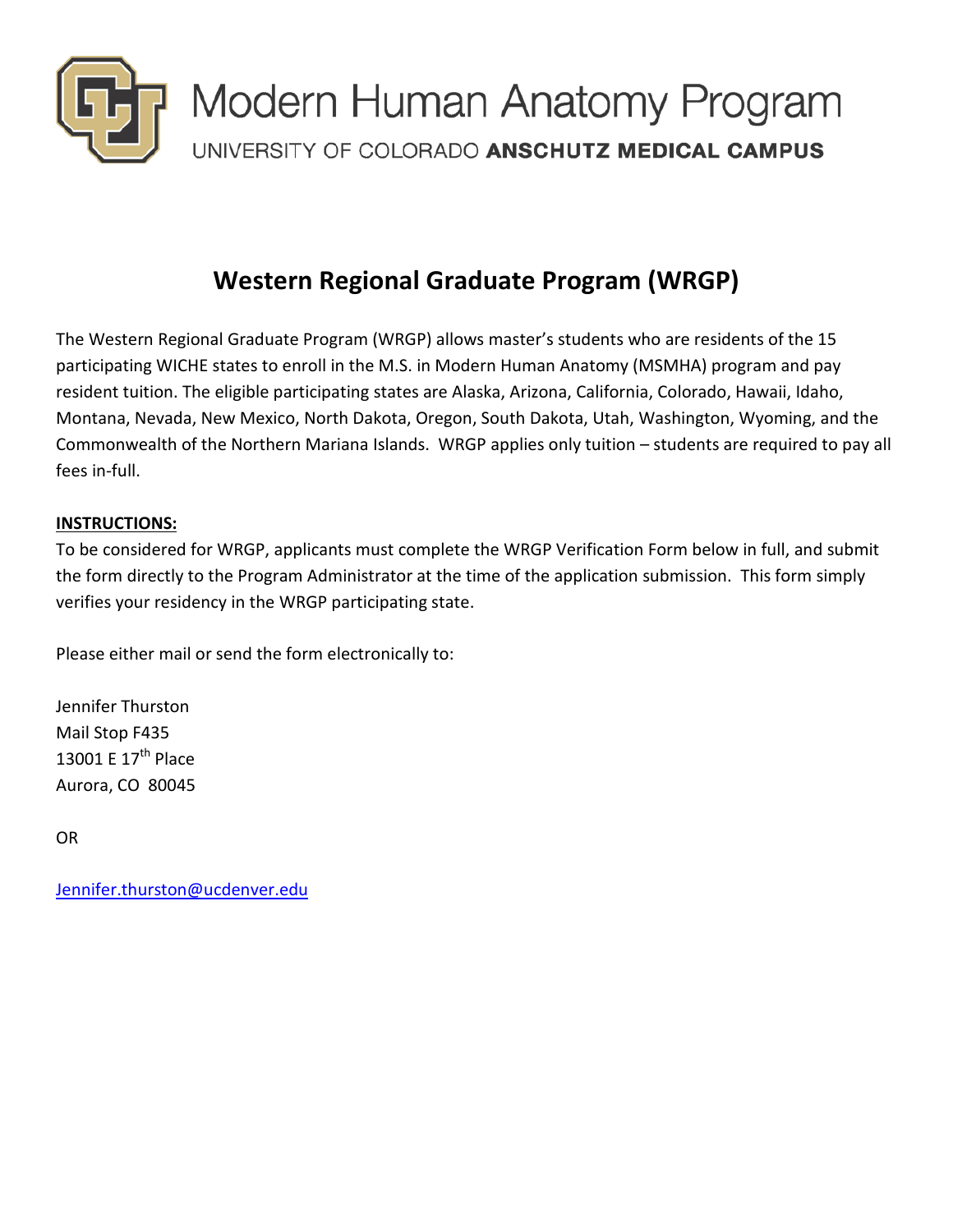## *Western Regional Graduate Program (WRGP) Verification Form*

|                                                                  | Please indicate year for which you are matriculating into the MSMHA program: Year: _________________           |                                                                           |
|------------------------------------------------------------------|----------------------------------------------------------------------------------------------------------------|---------------------------------------------------------------------------|
|                                                                  |                                                                                                                |                                                                           |
|                                                                  |                                                                                                                |                                                                           |
|                                                                  |                                                                                                                |                                                                           |
| Permanent Residence Address (if different from mailing address): |                                                                                                                |                                                                           |
|                                                                  |                                                                                                                |                                                                           |
| You must answer EACH of the following questions (1-12):          |                                                                                                                |                                                                           |
| 1. Are you a citizen of the United States ? YES___ NO___         |                                                                                                                |                                                                           |
|                                                                  | By Birth? YES____ NO____ By Naturalization? YES____ NO____ Date of Naturalization* ________________            | *Copy of front and back of Permanent Resident Alien card must be attached |
|                                                                  | 2. Are you in the United States on a Visa? YES___ NO___ Type of Visa**: ________ Date of Visa: ______________  | **Copy of front and back of Visa must be attached                         |
|                                                                  |                                                                                                                |                                                                           |
|                                                                  | 4. Have you ever registered to vote in Colorado? YES____ NO___ If so, when/where? ________________________     |                                                                           |
|                                                                  |                                                                                                                |                                                                           |
|                                                                  | 6. Have you ever filed a Colorado Income Tax Return? YES___ NO___ If so, what year(s)? _______________________ |                                                                           |
|                                                                  | 7. Do you own a car? YES NO Registered in what state? ____________ Date Registered: __________________________ |                                                                           |
|                                                                  | 8. Have you ever registered a car in Colorado? YES___ NO___ If so, what year(s)? _________________________     |                                                                           |
|                                                                  | *** Copy of valid driver's license must be attached                                                            |                                                                           |
|                                                                  | 10. Have you ever obtained a Colorado Driver's License: YES____ NO___ If so, what year? __________________     |                                                                           |